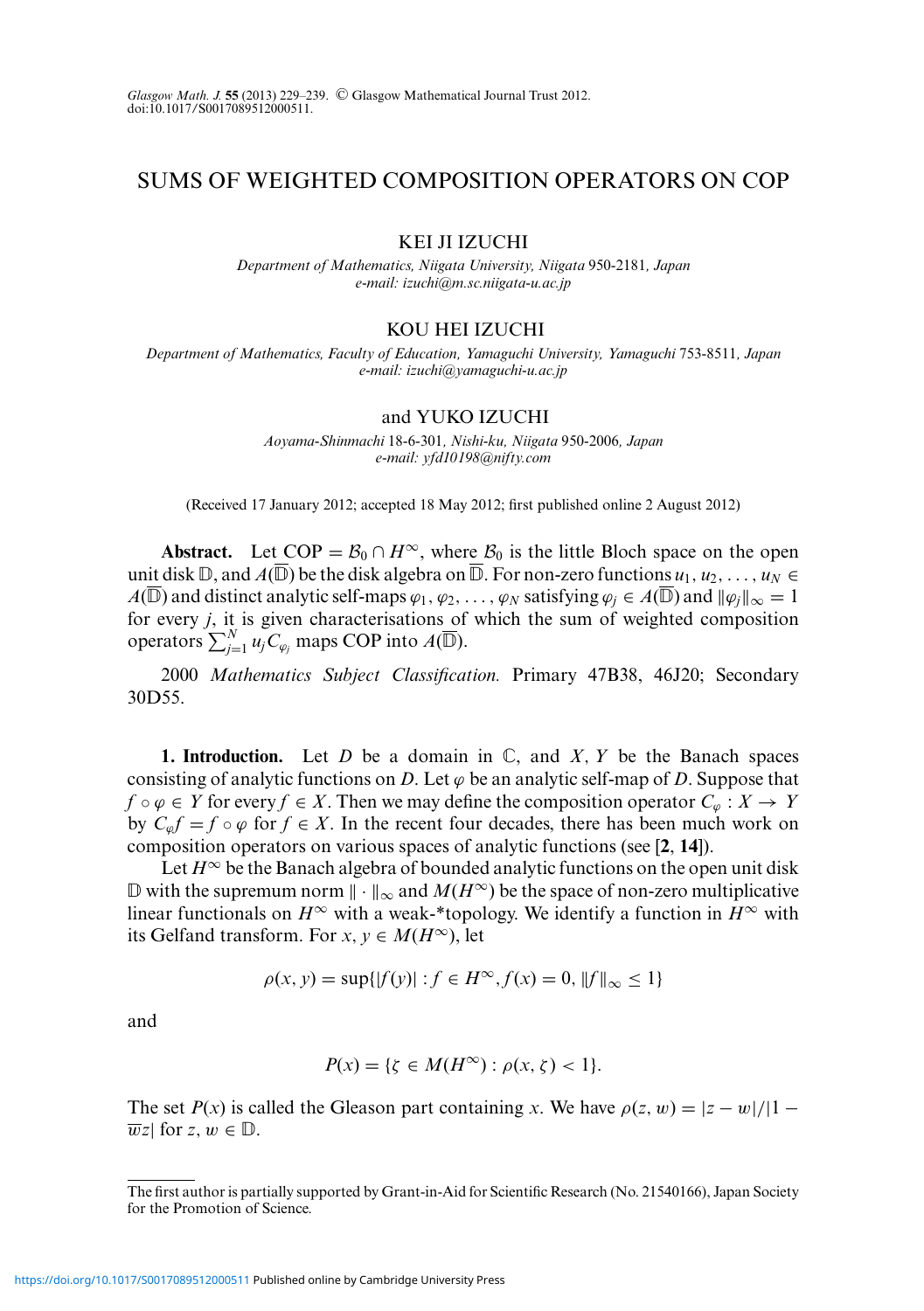Let  $A(\mathbb{D})$  be the disk algebra on  $\mathbb{D}$ , that is  $A(\mathbb{D})$  is the Banach algebra of continuous functions on  $\mathbb{D}$ , which are analytic in  $\mathbb{D}$ . We denote by  $\mathcal{B}_0$  the little Bloch space consisting of analytic functions  $f$  on  $\mathbb{D}$ , provided

$$
\lim_{|z|\to 1} (1-|z|^2)|f'(z)|=0.
$$

Then  $f \in \mathcal{B}_0 \cap H^\infty$  if and only if *f* is constant on any Gleason part in  $M(H^\infty) \setminus \mathbb{D}$ , and for this reason M. Behrens (see [**3**, p. 442]) called this space COP, for constant on parts, that is

$$
\text{COP} = \mathcal{B}_0 \cap H^{\infty}.
$$

We also identify a function in  $H^{\infty}$  with its radial limit function  $f(e^{i\theta}) = \lim_{r \to 1} (re^{i\theta})$ a.e. on  $\partial \mathbb{D}$ . Sarason in [11] proved that  $H^{\infty} + C$  is a closed subalgebra of  $L^{\infty}(\partial \mathbb{D})$ , where *C* stands for the space of continuous functions on  $\partial \mathbb{D}$ . Let

$$
QA = \overline{(H^{\infty} + C)} \cap H^{\infty}.
$$

It is known that

$$
QA = VMO \cap H^{\infty}
$$

(see [**12**]). We have

$$
A(\overline{\mathbb{D}}) \subsetneqq \text{QA} \subsetneqq \text{COP} \subsetneqq H^{\infty}
$$

(see [**3**, **5**, **12**, **13**]).

We denote by  $S(\mathbb{D})$  the set of analytic self-maps of  $\mathbb{D}$ . For  $u \in H^{\infty}$  and  $\varphi \in S(\mathbb{D})$ , we may define the weighted composition operator  $uC_\varphi$  on  $H^\infty$  by  $(uC_\varphi)f = u(f \circ \varphi)$ for *f* ∈ *H*<sup>∞</sup>. It is known that if  $\varphi$  ∈ QA, then  $C_{\varphi}$  maps QA into QA (see [15]), and if  $\varphi \in \text{COP}$ , then  $C_{\varphi}$  maps COP into COP (see [9]).

Let  $\varphi_1, \varphi_2, \ldots, \varphi_N$  be distinct functions in  $S(\mathbb{D})$ . Let  $\mathcal Z$  be the family of sequences  $\{z_n\}_n$  in  $\mathbb D$  satisfying the following three conditions:

(a)  $\{z_n\}_n$  is a convergent sequence,

(b)  $|\varphi_j(z_n)| \to 1$  as  $n \to \infty$  for some  $1 \le j \le N$  and  $\{\varphi_j(z_n)\}_n$  is a convergent sequence for every  $1 \leq j \leq N$ ,

(c) 
$$
\left\{\frac{\varphi_i(z_n) - \varphi_j(z_n)}{1 - \overline{\varphi_i(z_n)}\varphi_j(z_n)}\right\}_n
$$
 is a convergent sequence for every  $1 \le i, j \le N$ .

Let

$$
I({z_n}) = {j : 1 \le j \le N, |\varphi_j(z_k)| \to 1 (k \to \infty)}.
$$

For each  $t \in I({z_n})$ , we write

$$
I_0({z_n}, t) = \{j \in I({z_n}) : \rho(\varphi_j(z_k), \varphi_t(z_k)) \to 0 \ (k \to \infty)\}.
$$

Then there is a subset  $\{t_1, t_2, \ldots, t_\ell\}$  of  $I(\{z_n\})$  such that

$$
I(\{z_n\}) = \bigcup_{p=1}^{\ell} I_0(\{z_n\}, t_p)
$$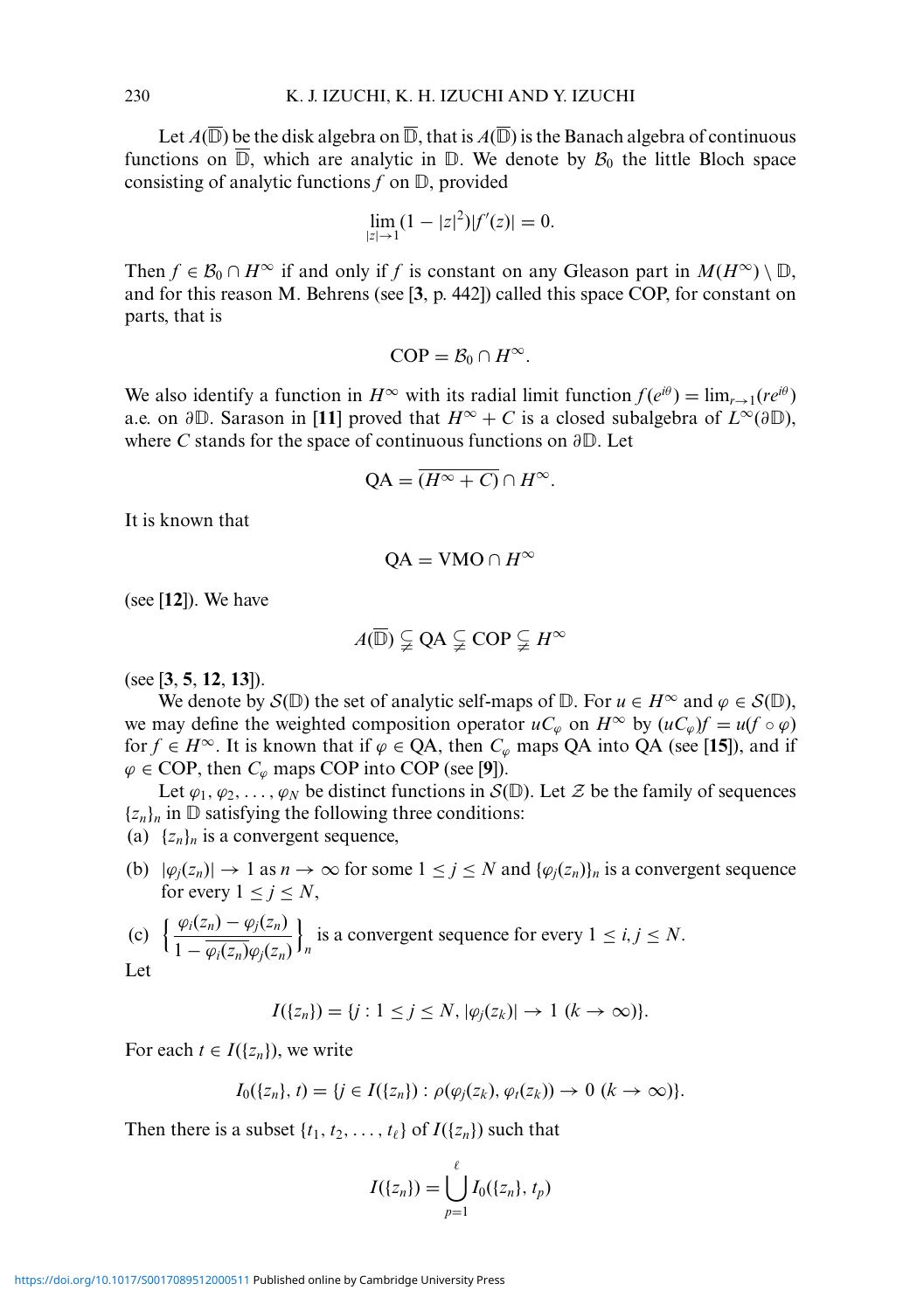and  $I_0({z_n}, t_p) \cap I_0({z_n}, t_q) = \emptyset$  for  $p \neq q$ . Izuchi and Ohno in [7] gave a characterisation of compactness of the linear sum of composition operators  $\sum_{j=1}^N a_j C_{\varphi_j}$ on  $H^{\infty}$ . For non-zero functions  $u_1, u_2, \ldots, u_N \in H^{\infty}$ , Izuchi and Ohno in [8] have recently shown that  $\sum_{j=1}^{N} u_j C_{\varphi_j}$  is compact on  $H^{\infty}$  if and only if

$$
\lim_{k \to \infty} \sum_{j \in I_0(\{z_n\}, t)} u_j(z_k) = 0 \tag{1.1}
$$

for every  $\{z_n\}_n \in \mathcal{Z}$  and  $t \in I(\{z_n\})$ . Condition (1.1) is called an interior condition, for  $(1.1)$  is a condition given in the interior of  $\mathbb{D}$ .

Izuchi and Ohno [8] also showed essentially that if  $u_j \in A(\mathbb{D})$  and  $\varphi_j \in S(\mathbb{D})$ with  $\varphi_j \in A(\overline{\mathbb{D}})$  for every  $1 \leq j \leq N$ , then  $(\sum_{j=1}^N u_j C_{\varphi_j})$   $(f) \in A(\overline{\mathbb{D}})$  for every  $f \in H^{\infty}$ if and only if (1.1) holds (see also [**1**, **10**]). Since QA and COP are the most important spaces between  $A(\overline{\mathbb{D}})$  and  $H^{\infty}$ , we are interesting in properties of weighted composition operators on QA and COP. Motivated by the above, we have questions when  $(\sum_{j=1}^N u_j C_{\varphi_j})(f) \in A(\overline{\mathbb{D}})$  holds for every  $f \in \text{COP}$  (or QA). In this paper, we answer these questions.

In Section 2, we give interior conditions, and in Section 3 we give boundary conditions.

**2. Sum of weighted composition operators.** Let  $\varphi_1, \varphi_2, \ldots, \varphi_N$  be distinct functions in S( $\mathbb{D}$ ) satisfying that  $\varphi_j \in COP$  and  $\|\varphi_j\|_{\infty} = 1$  for every  $1 \le j \le N$ . Let  $u_1, u_2, \ldots, u_N \in \text{COP}$  be non-zero functions. Since  $C_{\varphi_j}$  maps COP into COP,  $\sum_{j=1}^N u_jC_{\varphi_j}$ is an operator on COP. Suppose that  $\sum_{j=1}^{N} u_j C_{\varphi_j}$  : COP  $\rightarrow$  COP is compact. Then,

$$
\sum_{j=1}^N u_j C_{\varphi_j}: A(\overline{\mathbb{D}}) \to \textnormal{COP} \subset H^\infty
$$

is compact. By [8], this condition holds if and only if (1.1) holds. Moreover, if  $u_i, \varphi_i \in$ QA, then similarly  $\sum_{j=1}^{N} u_j C_{\varphi_j}$  : QA  $\rightarrow$  QA is compact if and only if (1.1) holds.

In the rest of this paper, we assume that  $\varphi_j \in A(\mathbb{D})$  for every  $1 \le j \le N$ . Let Z be the family of sequences  $\{z_n\}_n$  in  $\mathbb{D}$  satisfying conditions (a), (b) and (c). Let  $\{z_n\}_n \in \mathcal{Z}$ . By conditions (a) and (b),  $z_n \to e^{i\theta_0}$  as  $n \to \infty$  for some  $e^{i\theta_0} \in \partial \mathbb{D}$ . We have

$$
I(\{z_n\}) = \{j : 1 \le j \le N, |\varphi_j(e^{i\theta_0})| = 1\}.
$$

By (c), we write

$$
\beta_{i,j} = \lim_{k \to \infty} \frac{\varphi_i(z_k) - \varphi_j(z_k)}{1 - \overline{\varphi_i(z_k)}\varphi_j(z_k)}, \quad 1 \le i, j \le N.
$$

We have

$$
\lim_{k\to\infty}\rho(\varphi_i(z_k),\varphi_j(z_k))=|\beta_{i,j}|.
$$

For each  $t \in I({z_n})$ , let

$$
I_1(\{z_n\}, t) = \{j \in I(\{z_n\}) : |\beta_{t,j}| < 1\}.\tag{2.1}
$$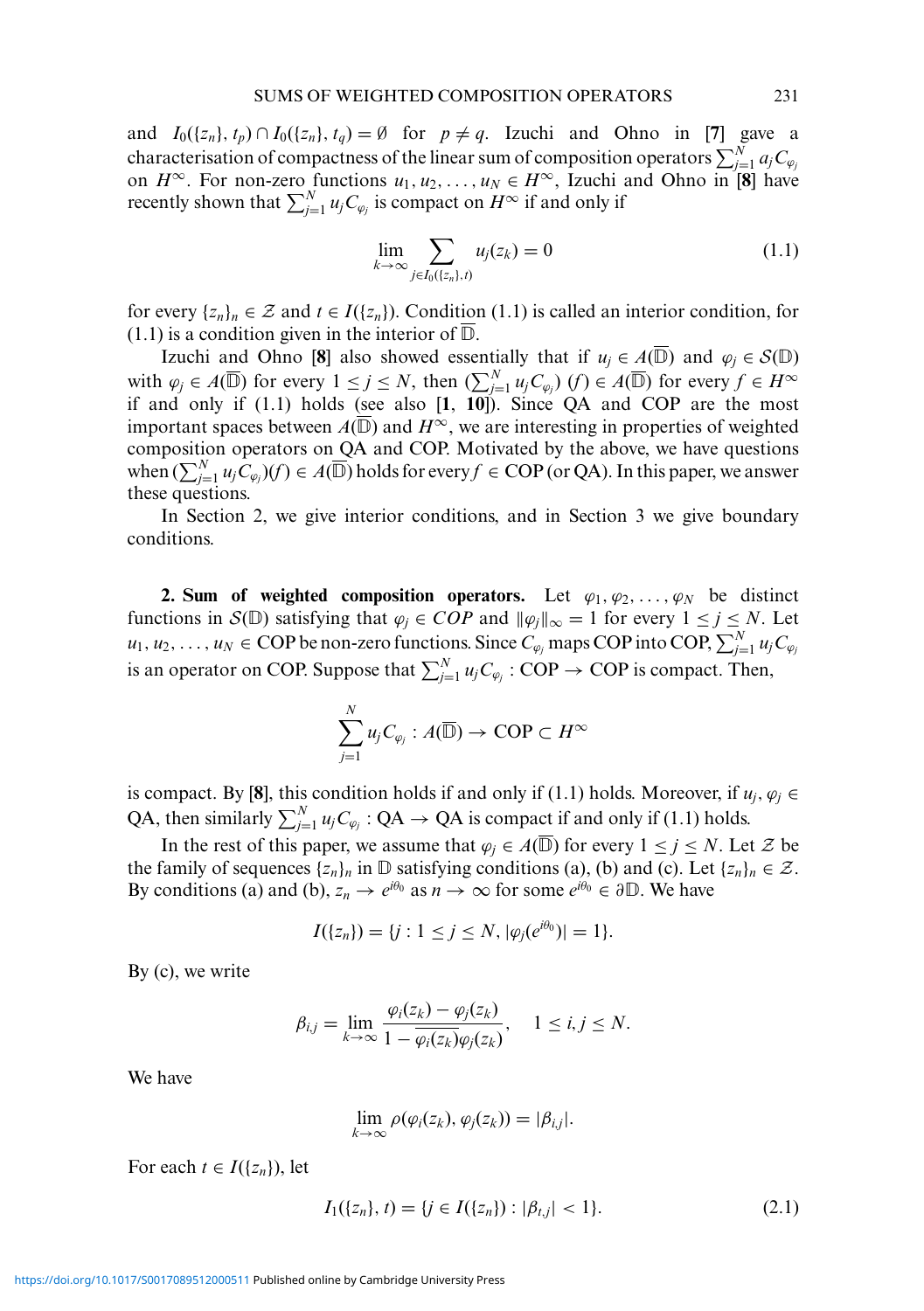For  $z_0$ ,  $z_1$ ,  $z_2$  in  $\mathbb{D}$ , we have

$$
\rho(z_0, z_1) \leq \frac{\rho(z_0, z_2) + \rho(z_2, z_1)}{1 + \rho(z_0, z_2)\rho(z_2, z_1)}
$$

(see [3, p. 4]). Hence, for  $i, j, t \in I({z_n})$  if  $|\beta_{t,i}| < 1$  and  $|\beta_{t,j}| < 1$ , then  $|\beta_{i,j}| < 1$ . This shows that for  $s, t \in I({z_n})$ , we have either  $I_1({z_n}, s) = I_1({z_n}, t)$  or  $I_1({z_n}, s) \cap I_1({z_n}, s)$  $\bigcup_{p=1}^{e} I_1(\{z_n\}, t_p)$  and  $I_1(\{z_n\}, t_p) \cap I_1(\{z_n\}, t_q) = \emptyset$  for  $p \neq q$ . We note that  $|\beta_{t_p, t_q}| = 1$  $I_1({z_n}, t) = \emptyset$ , so there is a subset  ${t_1, t_2, \ldots, t_\ell}$  of  $I({z_n})$  such that  $I({z_n}) =$ for  $p \neq q$ .

THEOREM 2.1. Let  $u_1, u_2, \ldots, u_N \in A(\mathbb{D})$  be non-zero functions and  $\varphi_1, \varphi_2, \ldots, \varphi_N \in$  $\mathcal{S}(\mathbb{D})$  *be distinct functions satisfying that*  $\varphi_j \in A(\mathbb{D})$  *and*  $\|\varphi_j\|_{\infty} = 1$  *for every*  $1 \leq j \leq N$ . *Then the following conditions are equivalent.*

- (i)  $(\sum_{j=1}^{N} u_j C_{\varphi_j})(f) \in A(\overline{\mathbb{D}})$  *for every*  $f \in \text{COP}$ *.*
- (ii)  $(\sum_{j=1}^{N} u_j C_{\varphi_j})(f) \in A(\overline{\mathbb{D}})$  *for every*  $f \in QA$ *.*
- (iii)  $\lim_{k \to \infty} \sum_{j \in I_1({z_n}),j} u_j(z_k) = 0$  *for every*  ${z_n}_n \in \mathcal{Z}$  *and*  $t \in I({z_n})$ *.*

To prove our theorem, we need some lemmas. By [**6**] (see also [**3**]), one can easily see the following.

LEMMA 2.2. Let  $f \in H^\infty$ . Then the following conditions are equivalent:

- $(i)$   $f \in COP$ .
- (ii) *For any sequences*  $\{z_n\}_n$ ,  $\{w_n\}_n$  *in*  $\mathbb D$  *satisfying that*  $|z_n| \to 1$  *and*  $\sup_n \rho(z_n, w_n) < 1$ , *then*  $f(z_n) - f(w_n) \to 0$  *as*  $n \to \infty$ *.*

A sequence  $\{z_n\}_n$  in  $\mathbb D$  is called sparse (or thin) if

$$
\lim_{k\to\infty}\prod_{n,n\neq k}\rho(z_n,z_k)=1.
$$

In [4], Gorkin showed that for a sequence  $\{z_n\}_n$  in  $\mathbb D$  satisfying  $|z_n| \to 1$  as  $n \to \infty$ , there exists a sparse subsequence of  $\{z_n\}_n$ . By appropriate modifications of it, we may prove the following.

LEMMA 2.3. Let  $\{z_{t,n}\}_n$  be a sequence in  $\mathbb D$  satisfying  $|z_{t,n}| \to 1$  as  $n \to \infty$  for every  $1 \le t \le \ell$ . Suppose that  $\rho(z_{t,n}, z_{s,n}) \to 1$  as  $n \to \infty$  for  $t \ne s$ . Then there is a subsequence  ${n_i}_i$  *such that*  ${z_{t,n_i} : 1 \le t \le \ell, i \ge 1}$  *is a sparse sequence.* 

In [**16**], Sundberg and Wolff proved the following.

LEMMA 2.4. If  $\{z_n\}_n$  is a sparse sequence in  $\mathbb{D}$ , then for every bounded sequence  $\{a_n\}_n$ *of complex numbers there is*  $f \in QA$  *such that*  $f(z_n) = a_n$  *for every*  $n \ge 1$ *.* 

*Proof of Theorem 2.1.* (i)  $\Rightarrow$  (ii) follows from QA  $\subset$  COP.

Suppose that (ii) holds. Let  $\{z_n\}_n \in \mathcal{Z}$  and  $t \in I(\{z_n\})$ . We may write  $z_n \to e^{i\theta_0} \in$ ∂**D**. There is a subset  $\{t_1, t_2, ..., t_\ell\}$  of  $I(\{z_n\})$  such that  $I(\{z_n\}) = \bigcup_{p=1}^\ell I_1(\{z_n\}, t_p)$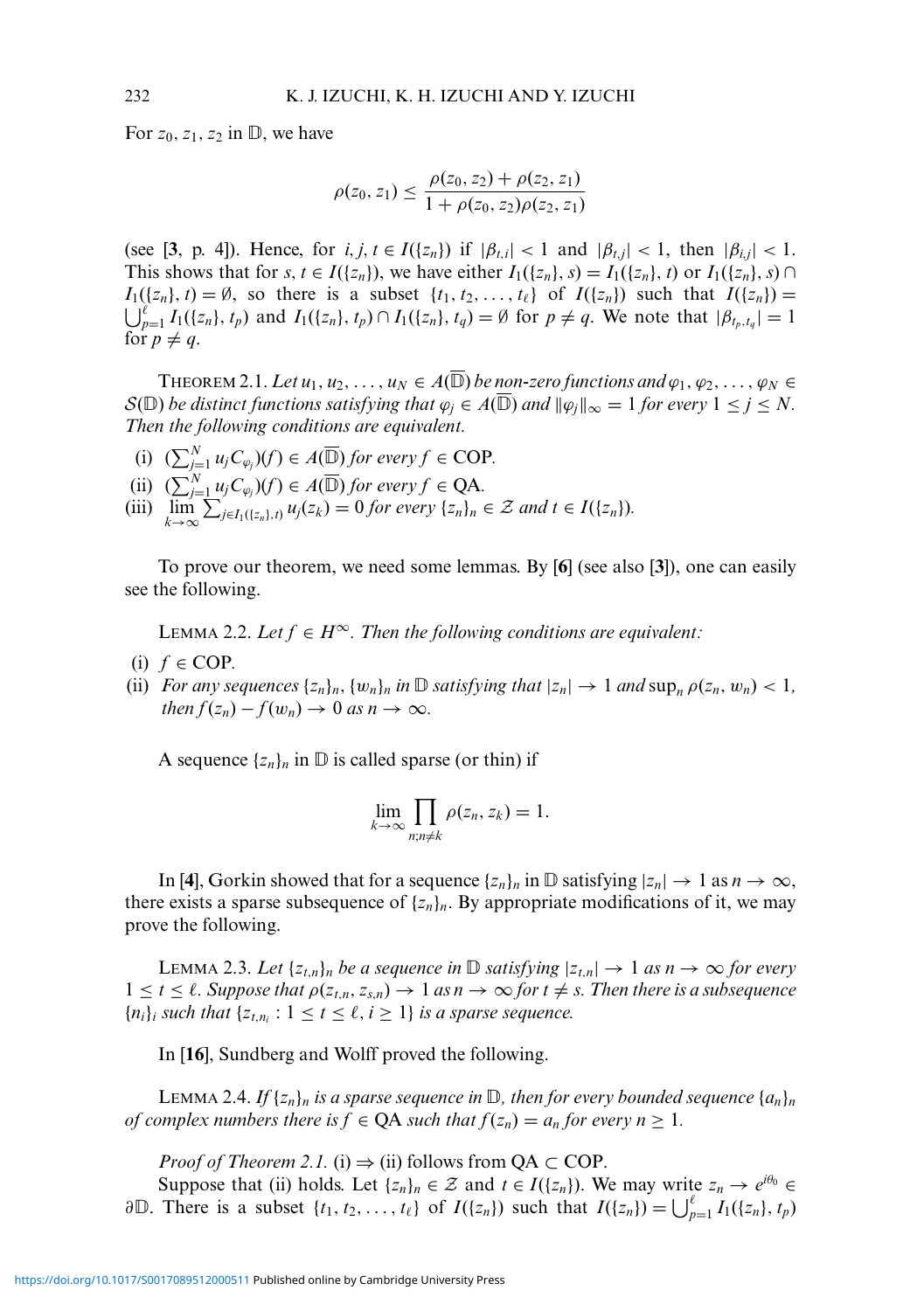and  $I_1({z_n}, t_p) \cap I_1({z_n}, t_q) = \emptyset$  for  $p \neq q$ . By (ii), for every  $f \in QA$  we have  $\sum_{j=1}^{N} u_j(z) f(\varphi_j(z)) \in A(\overline{\mathbb{D}})$ . Then the above function is continuous at  $z = e^{i\theta_0}$ . For each  $j \notin I({z_n})$ , we have  $|\varphi_i(e^{i\theta_0})| < 1$ , so  $u_i(z)f(\varphi_i(z))$  is continuous at  $z = e^{i\theta_0}$ . Hence,

$$
\sum_{j \in I(\{z_n\})} u_j(z) f(\varphi_j(z)) = \sum_{p=1}^{\ell} \sum_{j \in I_1(\{z_n\}, t_p)} u_j(z) f(\varphi_j(z)) \tag{2.2}
$$

is continuous at  $z = e^{i\theta_0}$ .

For each  $j \in I_1({z_n}, t_p)$ , by (2.1) we have  $|\beta_{t_p,j}| < 1$ , so

$$
\lim_{k\to\infty}\rho(\varphi_{t_p}(z_k),\varphi_j(z_k))=|\beta_{t_p,j}|<1.
$$

Since QA  $\subset$  COP, by Lemma 2.2 we have  $f(\varphi_j(z_k)) - f(\varphi_{t_p}(z_k)) \to 0$  as  $k \to \infty$  for every  $f \in QA$ . By (2.2), there exists the following limit

$$
\lim_{k\to\infty}\sum_{p=1}^{\ell}\sum_{j\in I_1({z_n}),t_p}u_j(z_k)f(\varphi_j(z_k))=\lim_{k\to\infty}\sum_{p=1}^{\ell}f(\varphi_{t_p}(z_k))\sum_{j\in I_1({z_n}),t_p}u_j(z_k)
$$

for every  $f \in QA$ . Since  $|\beta_{t_p,t_q}| = 1$ , we have  $\rho(\varphi_{t_p}(z_k), \varphi_{t_q}(z_k)) \to 1$  as  $k \to \infty$  for  $p \neq q$ . Since  $|\varphi_{t_n}(z_k)| \to 1$  as  $k \to \infty$ , by Lemma 2.3 considering a subsequence we may assume that  $\{\varphi_{t_n}(z_k): k \geq 1, 1 \leq p \leq \ell\}$  is a sparse sequence.

Since  $t \in I(\{z_n\})$ ,  $t \in I_1(\{z_n\}, t_{p_0})$  for some  $1 \le p_0 \le \ell$ . By Lemma 2.4, there is  $f \in$ QA such that  $f(\varphi_{t_p}(z_k)) = 0$  for every  $p \neq p_0$ ,  $f(\varphi_{t_{p_0}}(z_{2k})) = 1$  and  $f(\varphi_{t_{p_0}}(z_{2k+1})) = -1$ for every  $k \geq 1$ . Then there is the following limit

$$
\Big(\sum_{j\in I_1(\{z_n\},t_{p_0})}u_j(e^{i\theta_0})\Big)(-1)^k\quad (k\to\infty).
$$

Consequently we have

$$
0=\sum_{j\in I_1(\{z_n\},t_{p_0})}u_j(e^{i\theta_0})=\sum_{j\in I_1(\{z_n\},t)}u_j(e^{i\theta_0}).
$$

Thus, we get (iii).

Next, suppose that (iii) holds. To prove (i), let  $f \in COP$  and  $\{z_n\}$ <sup>*n*</sup> be a sequence in  $\mathbb{D}$  such that  $z_n \to e^{i\theta_0} \in \partial \mathbb{D}$ . It is sufficient to prove that  $\lim_{n\to\infty} \sum_{j=1}^N u_j(z_n)f(\varphi_j(z_n))$ has a limit involving only the point  $e^{i\theta_0}$ . We may assume that  $\{z_n\}_n \in \mathcal{Z}$ . There is a subset  $\{t_1, t_2, ..., t_\ell\}$  of  $I(\{z_n\})$  such that  $I(\{z_n\}) = \bigcup_{p=1}^{\ell} I_1(\{z_n\}, t_p)$  and  $I_1(\{z_n\}, t_p) \cap I_2$  $I_1({z_n}, t_a) = \emptyset$  for  $p \neq q$ . We note that  $|\varphi_i(e^{i\theta_0})| = 1$  for  $j \in I({z_n})$  and  $|\varphi_i(e^{i\theta_0})| < 1$  for  $j \notin I({z_n})$ . We have

$$
\sum_{j=1}^N u_j(z_k) f(\varphi_j(z_k)) = \sum_{j \in I(\{z_n\})} u_j(z_k) f(\varphi_j(z_k)) + \sum_{j \notin I(\{z_n\})} u_j(z_k) f(\varphi_j(z_k))
$$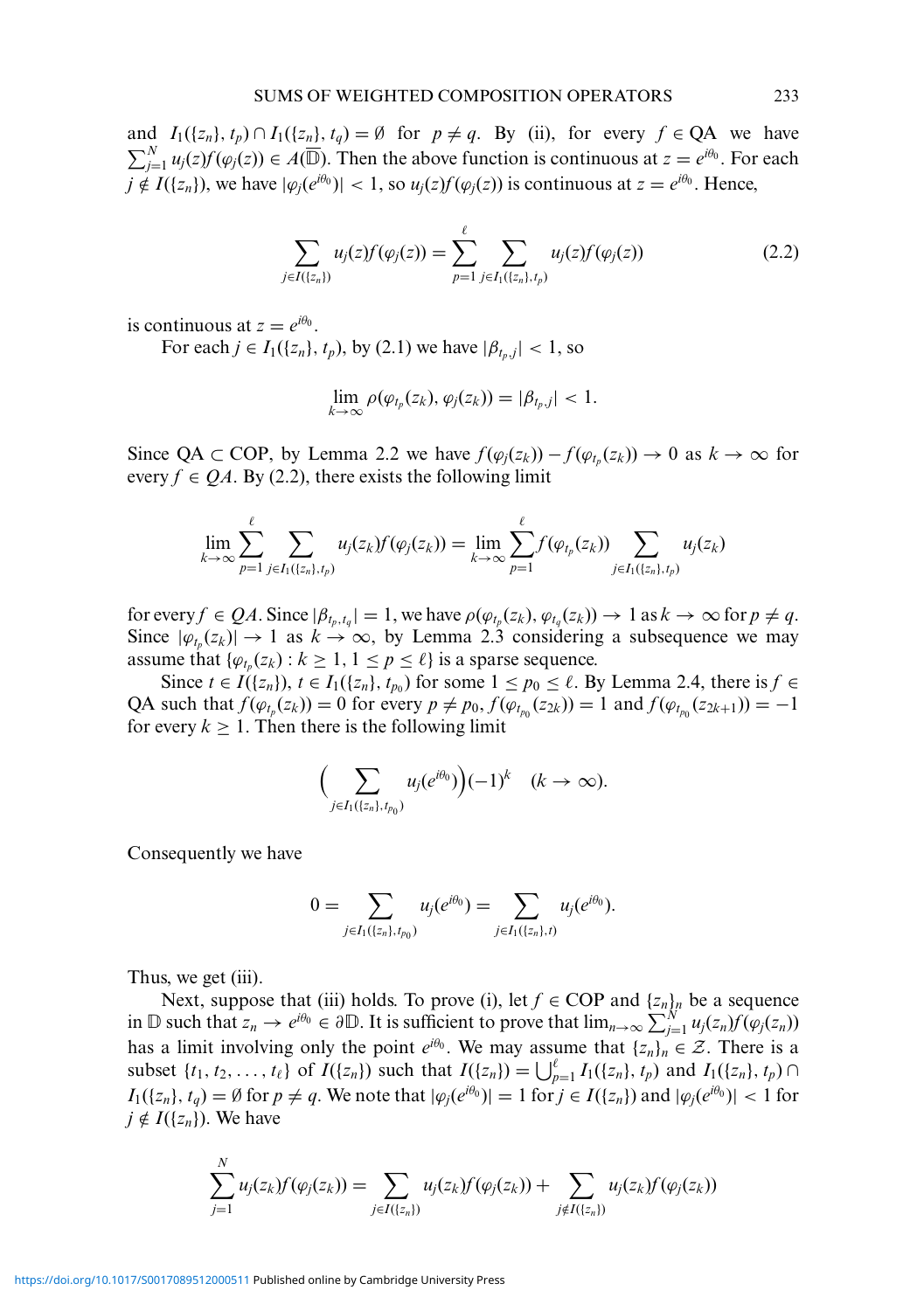and

$$
\lim_{k\to\infty}\sum_{j\notin I({z_n})}u_j(z_k)f(\varphi_j(z_k))=\sum_{j\notin I({z_n})}u_j(e^{i\theta_0})f(\varphi_j(e^{i\theta_0})).
$$

We also have

$$
\limsup_{k\to\infty}\Big|\sum_{j\in I(\{z_n\})}u_j(z_k)f(\varphi_j(z_k))\Big|=\limsup_{k\to\infty}\Big|\sum_{p=1}^{\ell}\sum_{j\in I_1(\{z_n\},t_p)}u_j(z_k)f(\varphi_j(z_k))\Big|.
$$

Since *f* ∈ COP, by Lemma 2.2 we have  $f(\varphi_j(z_k)) - f(\varphi_{t_p}(z_k)) \to 0$  (*k* → ∞) for *j* ∈  $I_1({z_n}, t_p)$ . Hence,

$$
\limsup_{k \to \infty} \Big| \sum_{j \in I((z_n))} u_j(z_k) f(\varphi_j(z_k)) \Big|
$$
\n
$$
= \limsup_{k \to \infty} \Big| \sum_{p=1}^{\ell} f(\varphi_{t_p}(z_k)) \sum_{j \in I_1((z_n), t_p)} u_j(z_k) \Big|
$$
\n
$$
\leq \limsup_{k \to \infty} \sum_{p=1}^{\ell} \|f \circ \varphi_{t_p}\|_{\infty} \Big| \sum_{j \in I_1((z_n), t_p)} u_j(z_k)
$$
\n
$$
= 0 \quad \text{by (iii)}.
$$

 $\overline{\phantom{a}}$  $\overline{\phantom{a}}$  $\overline{\phantom{a}}$ 

Thus, we have

$$
\lim_{k\to\infty}\sum_{j=1}^N u_j(z_k)f(\varphi_j(z_k))=\sum_{j\notin I(\{z_n\})}u_j(e^{i\theta_0})f(\varphi_j(e^{i\theta_0})),
$$

so we get (i).  $\Box$ 

Under the assumptions of Theorem 2.1, generally  $\sum_{j=1}^{N} u_j C_{\varphi_j}$ : COP  $\to A(\overline{\mathbb{D}})$  is not compact in spite of that condition (i) holds. But it is considered that condition (i) leads compactness of  $\sum_{j=1}^{N} u_j C_{\varphi_j}$ : COP  $\to A(\overline{\mathbb{D}})$  in some weak sense. We denote by *B*(COP) the closed unit ball of COP. We have the following.

THEOREM 2.5. Let  $u_1, u_2, \ldots, u_N \in A(\mathbb{D})$  be non-zero functions and  $\varphi_1, \varphi_2, \ldots, \varphi_N \in A(\mathbb{D})$  $\mathcal{S}(\mathbb{D}% )=\mathbb{C}^{2}\times\{1\}\times\{1\}$ ) *be distinct functions satisfying that*  $\varphi_j \in A(\mathbb{D})$  *and*  $\|\varphi_j\|_{\infty} = 1$  *for every*  $1 \leq j \leq N$ . *Then the following conditions are equivalent.*

- (i)  $(\sum_{j=1}^{N} u_j C_{\varphi_j})(f) \in A(\overline{\mathbb{D}})$  *for every*  $f \in \text{COP}$ *.*
- (ii)  $\lim_{k \to \infty} \sum_{j \in I_1({z_n}),i} u_j(z_k) = 0$  *for every*  $\{z_n\}_n \in \mathcal{Z}$  *and*  $t \in I({z_n})$ *.*
- (iii) *If* {*fm*}*<sup>m</sup> is a sequence in B*(COP)*, which converges uniformly to zero on any compact*  $_{subset of \mathbb{D}, \ then}$

$$
\lim_{m\to\infty}\limsup_{k\to\infty}\Big|\Big(\sum_{j=1}^Nu_jC_{\varphi_j}\Big)(f_m)(z_k)\Big|=0
$$

*for every*  $\{z_n\}_n \in \mathcal{Z}$ .

*Proof.* By Theorem 2.1, we have (i)  $\Leftrightarrow$  (ii). Suppose that (ii) holds. To show (iii), let  ${f_m}_m$  be a sequence in *B*(COP), which converges uniformly to zero on any compact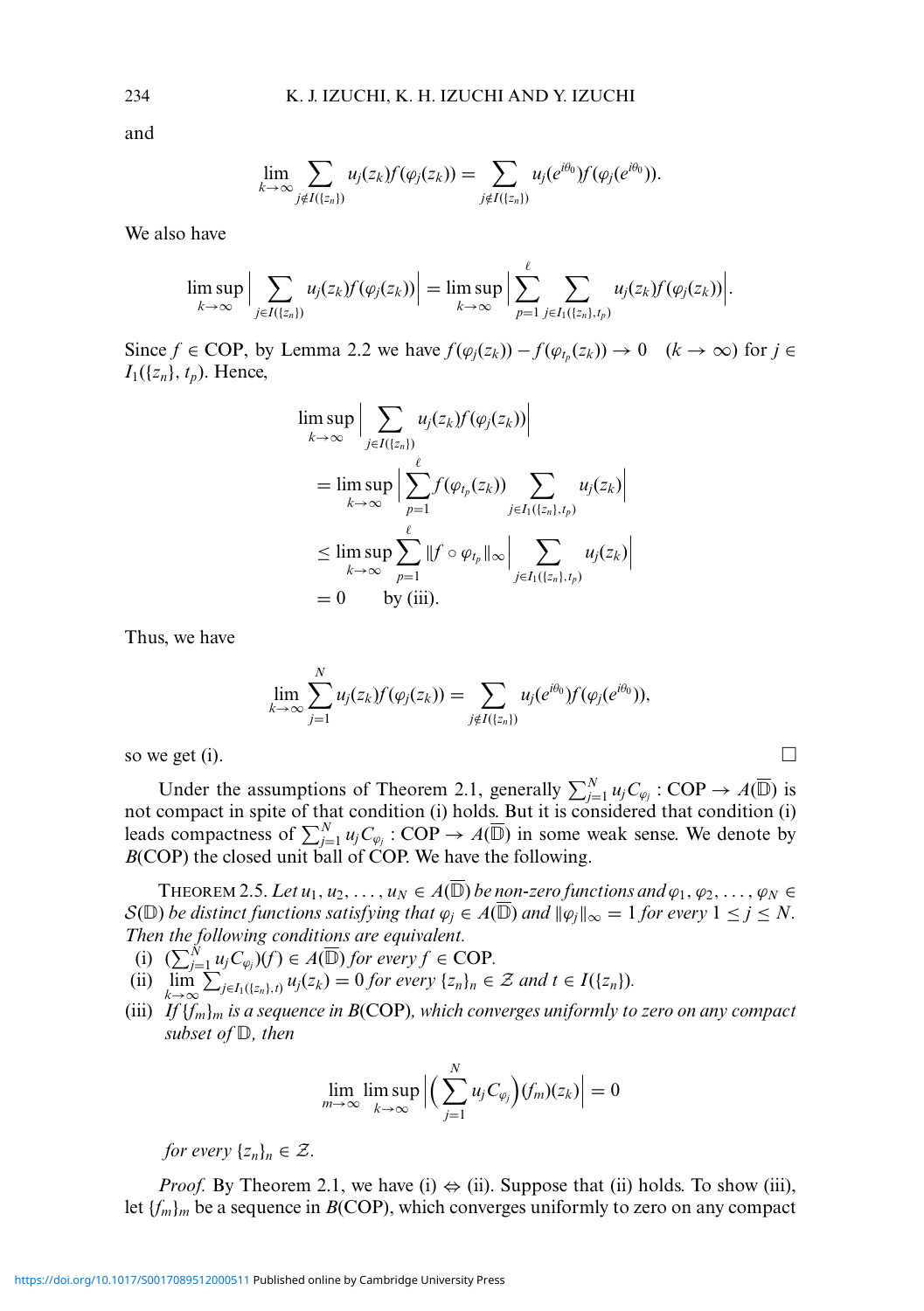subset of  $\mathbb{D}$  and  $\{z_n\}_n \in \mathcal{Z}$ . We have

$$
\sum_{j=1}^N u_j(z_k) f_m(\varphi_j(z_k)) = \sum_{j \in I(\{z_n\})} u_j(z_k) f_m(\varphi_j(z_k)) + \sum_{j \notin I(\{z_n\})} u_j(z_k) f_m(\varphi_j(z_k)).
$$

By the assumption on  $\{f_m\}_m$ ,

$$
\lim_{m\to\infty}\sup_{k\geq 1}\Big|\sum_{j\notin I(\{z_n\})}u_j(z_k)f_m(\varphi_j(z_k))\Big|=0.
$$

Let  $\{t_1, t_2, ..., t_\ell\} \subset I(\{z_n\})$  such that  $I(\{z_n\}) = \bigcup_{p=1}^\ell I_1(\{z_n\}, t_p)$  and  $I_1(\{z_n\}, t_p) \cap I_2$ *I*<sub>1</sub>({*z<sub>n</sub>*},*t<sub>q</sub>*) = Ø for  $p \neq q$ . Since  $f_m \in \text{COP}$ , we have  $f_m(\varphi_j(z_k)) - f_m(\varphi_{t_p}(z_k)) \to 0$  as  $k \to \infty$  for  $j \in I_1({z_n}, t)$ . Then

$$
\limsup_{m \to \infty} \limsup_{k \to \infty} \left| \left( \sum_{j=1}^{N} u_j C_{\varphi_j} \right) (f_m)(z_k) \right|
$$
\n
$$
= \limsup_{m \to \infty} \limsup_{k \to \infty} \left| \sum_{p=1}^{\ell} \sum_{j \in I_1(\{z_n\}, t_p)} u_j(z_k) f_m(\varphi_j(z_k)) \right|
$$
\n
$$
\leq \limsup_{k \to \infty} \sum_{p=1}^{\ell} \left| \sum_{j \in I_1(\{z_n\}, t_p)} u_j(z_k) \right|
$$
\n
$$
= 0 \quad \text{by (ii)}.
$$

Thus, we get (iii).

Suppose that (iii) holds. To show (ii), let  $\{z_n\}_n \in \mathcal{Z}$  and  $t \in I(\{z_n\})$ . Take  $\{t_1, t_2, \ldots, t_\ell\}$  in  $I({z_n})$  such that  $I({z_n}) = \bigcup_{p=1}^{\ell} I_1({z_n}, t_p)$  and  $I_1({z_n}, t_p) \cap$  $I_1({z_n}, t_q) = \emptyset$  for  $p \neq q$ . Let  $\{f_m\}_m$  be a sequence in  $B(COP)$ , which converges to 0 uniformly on any compact subset of  $\mathbb D$ . In the same way as the first paragraph of this proof, we have

$$
\limsup_{k\to\infty}\Big|\Big(\sum_{j=1}^Nu_jC_{\varphi_j}\Big)(f_m)(z_k)\Big|=\limsup_{k\to\infty}\Big|\sum_{p=1}^\ell f_m(\varphi_{t_p}(z_k))\sum_{j\in I_1(\{z_n\},t_p)}u_j(z_k)\Big|.
$$

By Lemma 2.3, considering a subsequence we may assume that  $\{\varphi_t(z_k): k \geq 1, 1 \leq p \leq k\}$ *ℓ*} is a sparse sequence. Note that  $t \in I_1({z_n}, t_{p_0})$  for some  $1 \le p_0 \le \ell$ . By Lemma 2.4, there exists  $h \in QA$  such that  $h(\varphi_{t_p}(z_k)) = 0$  for every  $p \neq p_0$  and  $h(\varphi_{t_{p_0}}(z_k)) = 1$  for every  $k \ge 1$ . We may put  $\varphi_{t_{p_0}}(z_k) \to e^{i\theta_0} \in \partial \mathbb{D}$  as  $k \to \infty$ . Let  $q(z) \in A(\overline{\mathbb{D}})$  satisfy  $q(e^{i\theta_0}) = 1$ and  $|q(z)| < 1$  for  $z \in \overline{\mathbb{D}} \setminus \{e^{i\theta_0}\}\$ . For each positive integer *m*, let  $f_m = hq^m \in A(\overline{\mathbb{D}})$ . Then  ${f_m}_m$  is a bounded sequence in COP and  $f_m \to 0$  uniformly on any compact subset of

*N*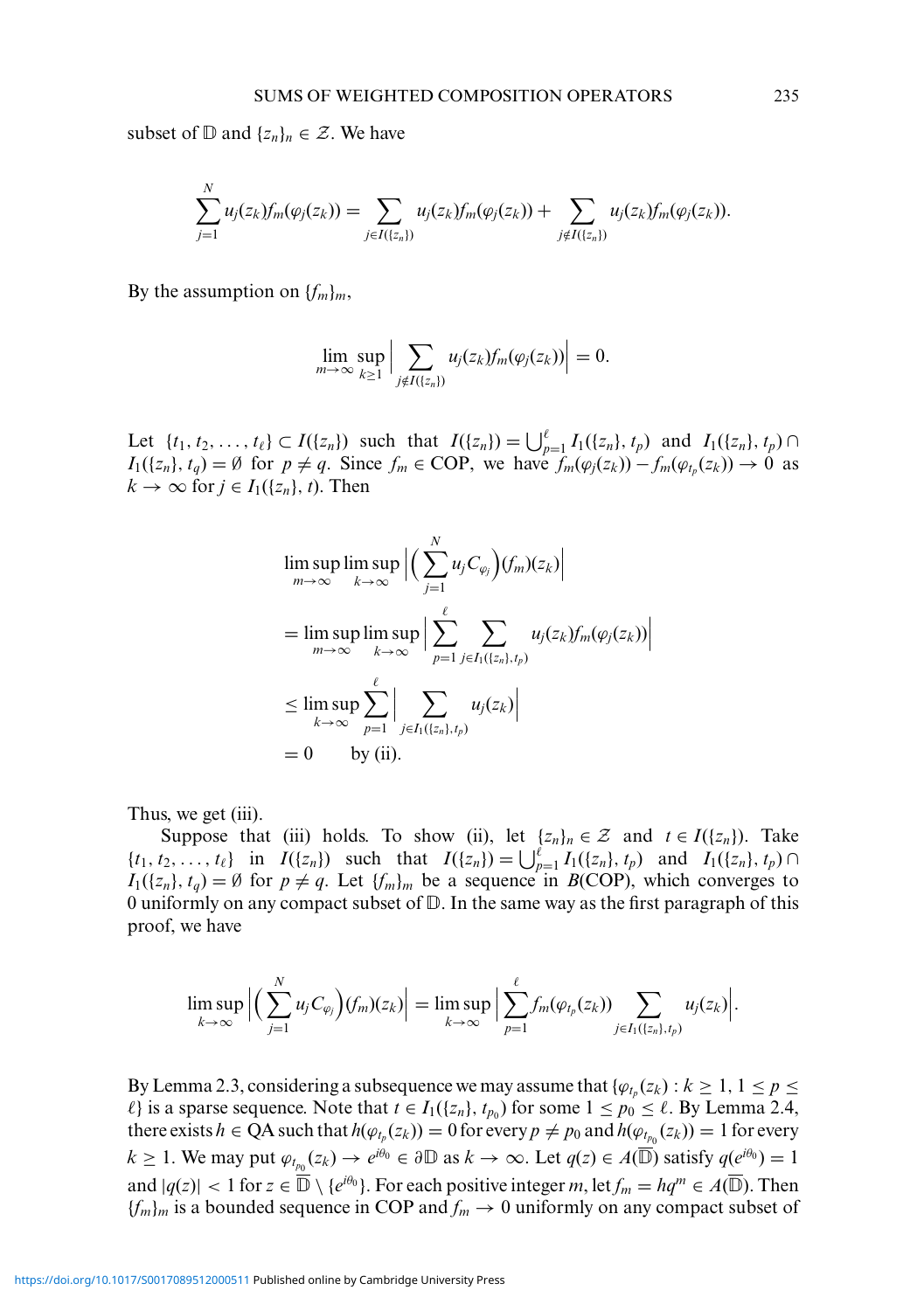D. Thus, we get

$$
\limsup_{m \to \infty} \limsup_{k \to \infty} \left| \left( \sum_{j=1}^{N} u_j C_{\varphi_j} \right) (f_m)(z_k) \right|
$$
\n
$$
= \limsup_{m \to \infty} \limsup_{k \to \infty} \left| f_m(\varphi_{t_{p_0}}(z_k)) \sum_{j \in I_1(\{z_n\}, t_{p_0})} u_j(z_k) \right|
$$
\n
$$
= \limsup_{m \to \infty} \limsup_{k \to \infty} \left| q^m(\varphi_{t_{p_0}}(z_k)) \sum_{j \in I_1(\{z_n\}, t_{p_0})} u_j(z_k) \right|
$$
\n
$$
= \limsup_{k \to \infty} \left| \sum_{j \in I_1(\{z_n\}, t_{p_0})} u_j(z_k) \right|
$$
\n
$$
= \limsup_{k \to \infty} \left| \sum_{j \in I_1(\{z_n\}, t)} u_j(z_k) \right|.
$$

By condition (iii), we obtain (ii).  $\Box$ 

We denote by *m* the normalised Lebesgue measure on  $\partial \mathbb{D}$ . In the same way as the proof of Corollary 2.4 in [**8**], we have the following.

COROLLARY 2.6. *Let*  $u_1, u_2, \ldots, u_N \in A(\mathbb{D})$  *be non-zero functions and*  $\varphi_1, \varphi_2, \ldots, \varphi_N \in \mathcal{S}(\mathbb{D})$  *be distinct functions satisfying that*  $\varphi_j \in A(\mathbb{D})$  *and*  $\|\varphi_j\|_{\infty} = 1$ *for every*  $1 \leq j \leq N$ *. Let*  $\Gamma(\varphi_j) = \{e^{i\theta} \in \partial \mathbb{D} : |\varphi_j(e^{i\theta})| = 1\}$ *. If*  $(\sum_{j=1}^N u_j C_{\varphi_j})(f) \in A(\overline{\mathbb{D}})$ *for every f*  $\in$  COP, *then*  $m(\Gamma(\varphi_i)) = 0$  *for every*  $1 \leq j \leq N$ .

**3. Boundary conditions.** Let  $\varphi_1, \varphi_2, ..., \varphi_N \in \mathcal{S}(\mathbb{D})$  be distinct functions satisfying that  $\varphi_j \in A(\mathbb{D})$  and  $\|\varphi_j\|_{\infty} = 1$  for every  $1 \leq j \leq N$ . By Corollary 2.6, we may consider a similar concept of Z on  $\partial \mathbb{D}$ . Suppose that  $m(\Gamma(\varphi_j)) = 0$  for every 1 ≤ *j* ≤ *N*. Let *Y* be the family of sequences  $\{e^{i\theta_n}\}_n$  in  $\partial \mathbb{D}$  satisfying

- (d)  ${e^{i\theta_n}}_n$  is a convergent sequence.
- (e)  $|\varphi_i(e^{i\theta_n})|$  < 1 for every  $1 \leq j \leq N$  and  $n \geq 1$ ,  $\{\varphi_i(e^{i\theta_n})\}_n$  is a convergent sequence for every  $1 \leq j \leq N$  and  $|\varphi_i(e^{i\theta_n})| \to 1$  as  $n \to \infty$  for some  $1 \leq j \leq N$ .

(f) 
$$
\left\{\frac{\varphi_i(e^{i\theta_n}) - \varphi_j(e^{i\theta_n})}{1 - \overline{\varphi_i(e^{i\theta_n})}\varphi_j(e^{i\theta_n})}\right\}_n
$$
 is a convergent sequence for every  $1 \le i, j \le N$ .

Let

$$
J({e^{i\theta_n}})=\{j: 1\leq j\leq N, |\varphi_j(e^{i\theta_k})|\to 1 \ (k\to\infty)\}.
$$

By (f), we write

$$
\beta_{i,j} = \lim_{k \to \infty} \frac{\varphi_i(e^{i\theta_k}) - \varphi_j(e^{i\theta_k})}{1 - \overline{\varphi_i(e^{i\theta_k})\varphi_j(e^{i\theta_k})}}, \quad 1 \leq i, j \leq N.
$$

We have  $\lim_{k\to\infty} \rho(\varphi_i(e^{i\theta_k}), \varphi_i(e^{i\theta_k})) = |\beta_{i,j}|$ . For each  $t \in J(\{z_n\})$ , let

$$
J_1({e^{i\theta_n}}, t) = \{j \in J({e^{i\theta_n}}): |\beta_{t,j}| < 1\}.
$$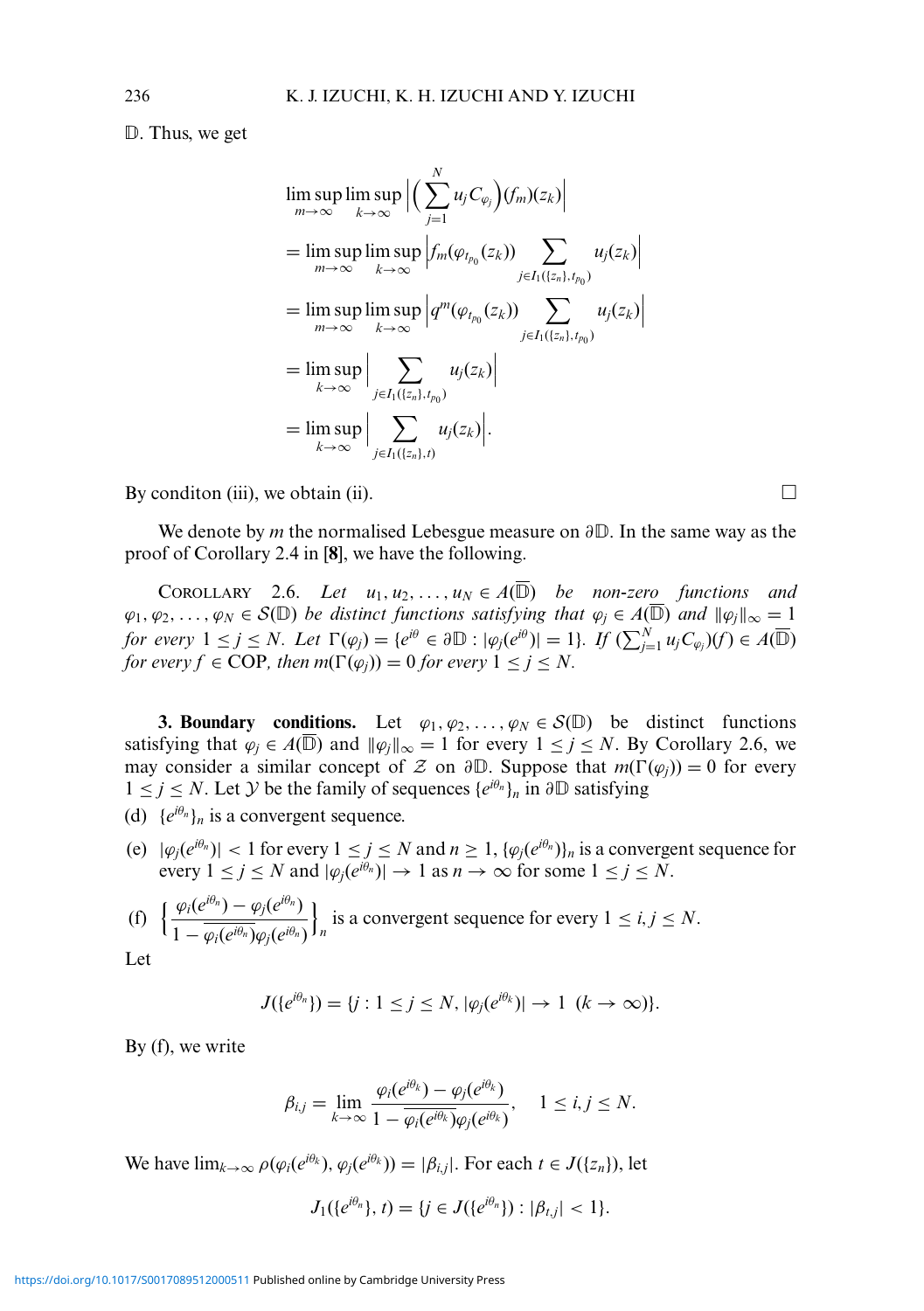Then in the same way as in Section 2, there is a subset  $\{t_1, t_2, \ldots, t_\ell\}$  of  $J(\{z_n\})$  such that  $J({e^{i\theta_n}}) = \bigcup_{p=1}^{\ell} J_1({e^{i\theta_n}}, t_p)$  and  $J_1({e^{i\theta_n}}, t_p) \cap J_1({e^{i\theta_n}}, t_q) = \emptyset$  for  $p \neq q$ . In the similar way as the proof of Theorem 2.1, we may show the following.

THEOREM 3.1. Let  $u_1, u_2, \ldots, u_N \in A(\mathbb{D})$  be <u>no</u>n-zero functions and  $\varphi_1, \varphi_2, \ldots, \varphi_N \in$  $\mathcal{S}(\mathbb{D})$  *be distinct functions satisfying that*  $\varphi_j \in A(\mathbb{D})$  *and*  $\|\varphi_j\|_{\infty} = 1$  *for every*  $1 \leq j \leq N$ . *We assume that*  $m(\Gamma(\varphi_i)) = 0$  *for every*  $1 \leq j \leq N$ . Then the following conditions are *equivalent:*

- (i)  $(\sum_{j=1}^{N} u_j C_{\varphi_j})(f) \in A(\overline{\mathbb{D}})$  *for every*  $f \in \text{COP}$ *.*
- (ii)  $\lim_{k \to \infty} \sum_{j \in I_1({z_n}), t} u_j(z_k) = 0$  *for every*  $\{z_n\}_n \in \mathcal{Z}$  *and*  $t \in I({z_n})$ *.*

(iii) 
$$
\lim_{k \to \infty} \sum_{j \in J_1(\{e^{i\theta_n}\},t)} u_j(e^{i\theta_k}) = 0 \text{ for every } \{e^{i\theta_n}\}_n \in \mathcal{Y} \text{ and } t \in J(\{e^{i\theta_n}\}).
$$

*Proof.* (i)  $\Leftrightarrow$  (ii) is proven in Theorem 2.1.

Suppose that (ii) holds. To show (iii), let  $\{e^{i\theta_n}\}_n \in \mathcal{Y}$  and  $t \in J(\{e^{i\theta_n}\})$ . For each positive integer *n*, let  $\{r_{n,k}\}_k$  be a sequence of numbers such that  $0 < r_{n,k} < 1$  and  $r_{n,k} \to 1$  as  $k \to \infty$ . Put  $z_{n,k} = r_{n,k} e^{i\theta_n}$ . We may choose a sequence  $\{k_n\}_n$  such that

$$
\lim_{n\to\infty} z_{n,k_n} = \lim_{n\to\infty} e^{i\theta_n}, \quad \lim_{n\to\infty} \varphi_j(z_{n,k_n}) = \lim_{n\to\infty} \varphi_j(e^{i\theta_n}) \quad (1 \le j \le N)
$$

and

$$
\lim_{n\to\infty}\frac{\varphi_i(z_{n,k_n})-\varphi_j(z_{n,k_n})}{1-\overline{\varphi_i(z_{n,k_n})}\varphi_j(z_{n,k_n})}=\lim_{n\to\infty}\frac{\varphi_i(e^{i\theta_n})-\varphi_j(e^{i\theta_n})}{1-\overline{\varphi_i(e^{i\theta_n})}\varphi_j(e^{i\theta_n})} \quad (1\leq i,j\leq N).
$$

Put  $z_n = z_{n,k_n}$ . Then  $\{z_n\}_n \in \mathcal{Z}, t \in I(\{z_n\})$  and  $I_1(\{z_n\}, t) = J_1(\{e^{i\theta_n}\}, t)$ . By condition (ii), we have

$$
\lim_{k\to\infty}\sum_{j\in J_1(\{e^{i\theta_n}\},t)}u_j(e^{i\theta_k})=\lim_{k\to\infty}\sum_{j\in I_1(\{z_n\},t)}u_j(z_k)=0.
$$

Suppose that (iii) holds. To show (i), let  $f \in COP$ . We have

$$
\left(\sum_{j=1}^N u_j C_{\varphi_j}\right)(f)(z) = \sum_{j=1}^N u_j(z) f(\varphi_j(z)), \quad z \in \overline{\mathbb{D}} \setminus \bigcup_{j=1}^N \Gamma(\varphi_j).
$$

Hence,  $(\sum_{j=1}^{N} u_j C_{\varphi_j})(f)$  is well defined and continuous on  $\overline{D} \setminus \bigcup_{j=1}^{N} \Gamma(\varphi_j)$ . To show  $(\sum_{j=1}^N u_j C_{\varphi_j})(f) \in A(\overline{\mathbb{D}})$ , since  $(\sum_{j=1}^N u_j C_{\varphi_j})(f) \in H^{\infty}$ , it is sufficient to show that the function  $(\sum_{j=1}^N u_j C_{\varphi_j})(f)$  on  $\partial \mathbb{D} \setminus \bigcup_{j=1}^N \Gamma(\varphi_j)$  is continuously extendable to  $\partial \mathbb{D}$ . Since  $m(\Gamma(\varphi_j)) = 0$  for  $1 \le j \le N$ , it is sufficient to show that for a sequence  $\{e^{i\theta_n}\}_n$  in  $\partial\mathbb{D} \setminus$  $\bigcup_{j=1}^{N} \Gamma(\varphi_j)$  satisfying  $e^{i\theta_n} \to e^{i\theta_0} \in \bigcup_{j=1}^{N} \Gamma(\varphi_j)$ ,

$$
\lim_{n\to\infty}\sum_{j=1}^N u_j(e^{i\theta_n})f(\varphi_j(e^{i\theta_n}))
$$

has a limit involving only the point  $e^{i\theta_0}$ . The remaining is the same as the proof of Theorem 2.1.  $\Box$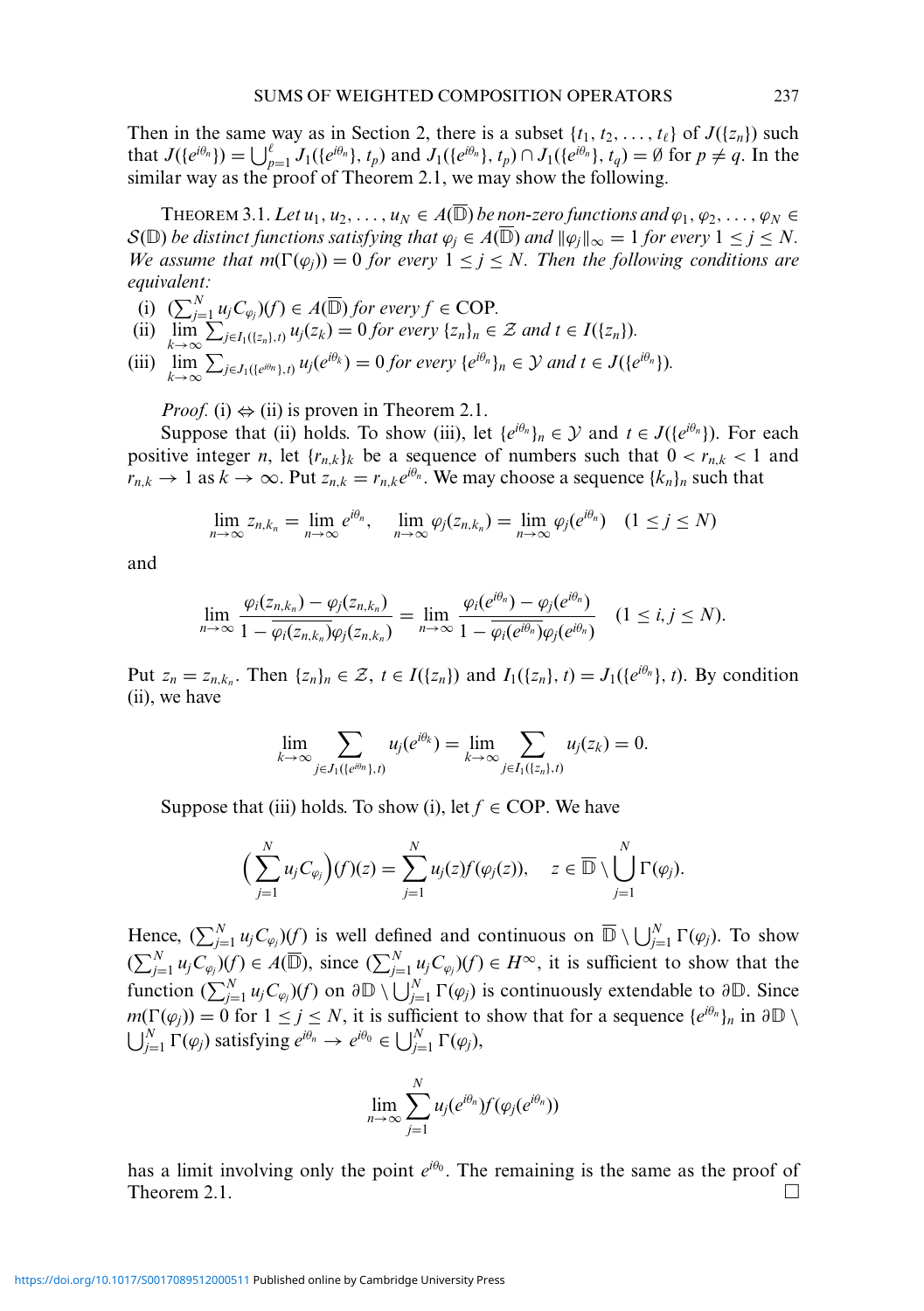We do not know a direct proof of (iii)  $\Rightarrow$  (ii).

The following is a boundary version of Theorem 2.5, which may be proven in the same way of it.

THEOREM 3.2. Let  $u_1, u_2, \ldots, u_N \in A(\mathbb{D})$  be <u>no</u>n-zero functions and  $\varphi_1, \varphi_2, \ldots, \varphi_N \in$  $\mathcal{S}(\mathbb{D})$  *be distinct functions satisfying that*  $\varphi_j \in A(\mathbb{D})$  *and*  $\|\varphi_j\|_{\infty} = 1$  *for every*  $1 \leq j \leq N$ . *We assume that m*( $\Gamma(\varphi_i)$ ) = 0 *for every*  $1 \leq j \leq N$ . *Then the following conditions are equivalent.*

- (i)  $(\sum_{j=1}^{N} u_j C_{\varphi_j})(f) \in A(\overline{\mathbb{D}})$  *for every*  $f \in \text{COP}$ *.*
- (ii)  $\lim_{k\to\infty}$   $\sum_{k\infty}$ *j*∈*I*1({*zn*},*t*)  $u_j(z_k) = 0$  *for every*  $\{z_n\}_n \in \mathcal{Z}$  *and*  $t \in I(\{z_n\})$ *.*
- (iii) *If* {*fm*}*<sup>m</sup> is a sequence in B*(COP)*, which converges uniformly on any compact subset*  $of \mathbb{D}$ , then

$$
\lim_{m\to\infty}\limsup_{k\to\infty}\Big|\Big(\sum_{j=1}^Nu_jC_{\varphi_j}\Big)(f_m)(e^{i\theta_k})\Big|=0
$$

*for every*  $\{e^{i\theta_n}\}_n \in \mathcal{Y}$ *.* 

We may also give a boundary condition, which is equivalent to condition  $(1.1)$ . Let  $\{e^{i\theta_n}\}_n \in \mathcal{Y}$ . For each  $t \in J(\{e^{i\theta_n}\})$ , let

$$
J_0(\{e^{i\theta_n}\},t)=\{j\in J(\{e^{i\theta_n}\}): \rho(\varphi_j(e^{i\theta_k}),\varphi_l(e^{i\theta_k}))\to 0 \ (k\to\infty)\}.
$$

Then there is a subset  $\{t_1, t_2, \ldots, t_\ell\}$  of  $J(\{e^{i\theta_n}\})$  such that  $J(\{e^{i\theta_n}\}) = \bigcup_{p=1}^{\ell} J_0(\{e^{i\theta_n}\}, t_p)$ and  $J_0({e^{i\theta_n}}, t_p) \cap J_0({e^{i\theta_n}}, t_q) = \emptyset$  for  $p \neq q$ .

THEOREM 3.3. Let  $u_1, u_2, \ldots, u_N \in A(\mathbb{D})$  *be non-zero functions and*  $\varphi_1, \varphi_2, \ldots, \varphi_N \in$  $S(\mathbb{D})$  *be distinct functions satisfying that*  $\varphi_j \in A(\mathbb{D})$  *and*  $\|\varphi_j\|_{\infty} = 1$  *for every*  $1 \leq j \leq N$ . *We assume that*  $m(\Gamma(\varphi_i)) = 0$  *for every*  $1 \leq j \leq N$ . Then the following conditions are *equivalent.*

- (i)  $\sum_{j=1}^{N} u_j C_{\varphi_j}$  *is compact on H*<sup>∞</sup>.
- (ii)  $(\sum_{j=1}^{N} u_j C_{\varphi_j})(f) \in A(\overline{\mathbb{D}})$  *for every*  $f \in H^{\infty}$ *.*
- (iii)  $\lim_{k\to\infty}$   $\sum_{k\infty}$ *j*∈*I*0({*zn*},*t*)  $u_j(z_k) = 0$  *for every*  $\{z_n\}_n \in \mathcal{Z}$  *and*  $t \in I(\{z_n\})$ *.*

(iv) 
$$
\lim_{k \to \infty} \sum_{j \in J_0(\{e^{i\theta_n}\}, t)} u_j(e^{i\theta_k}) = 0 \text{ for every } \{e^{i\theta_n}\}_n \in \mathcal{Y} \text{ and } t \in J(\{e^{i\theta_n}\}).
$$

*Sketch of Proof.* In [8], equivalencies of (i)  $\Leftrightarrow$  (ii)  $\Leftrightarrow$  (iii) were proven. In the same way as the proof of Theorem 3.1, we may prove that  $(iii) \Rightarrow (iv) \Rightarrow (ii)$ .

### **REFERENCES**

**1.** H. Chandra and B. Singh, Compactness and norm of the sum of weighted composition operators on  $A(\mathbb{D})$ , *Int. J. Math. Anal.* (Ruse) **4** (2010), 1945–1956.

**2.** C. Cowen and B. MacCluer, *Composition operators on spaces of analytic functions* (CRC Press, Boca Raton, FL, 1995).

**3.** J. Garnett, *Bounded analytic functions* (Academic Press, New York, 1981).

**4.** P. Gorkin, Decompositions of the maximal ideal space of *L*<sup>∞</sup>, *Trans. Am. Math. Soc.* **282** (1984), 33–44.